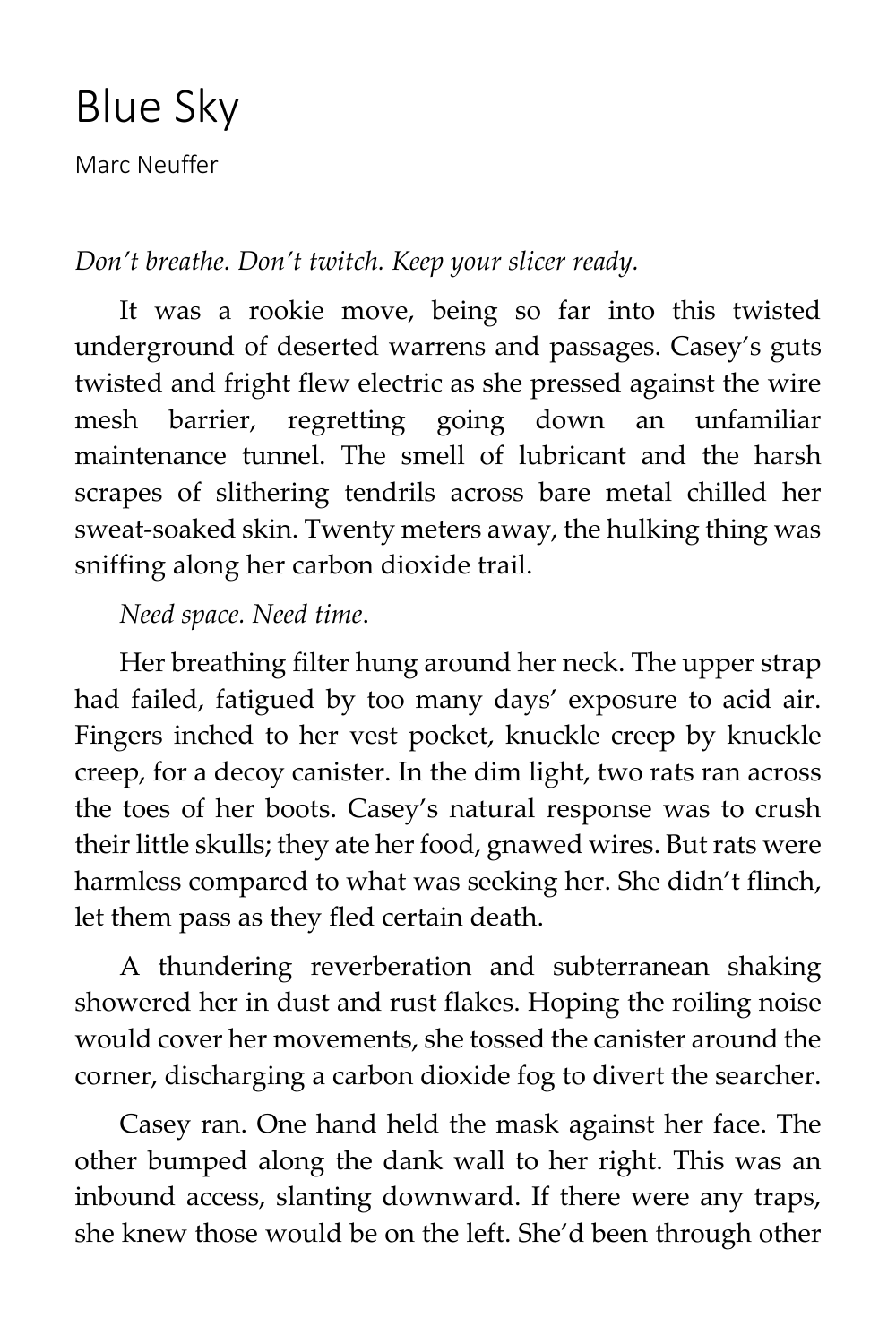tunnels like this, decks littered with shredded mechanical bodies. The searchers never caught on.

Casey bumped into a ladder welded to the bulkhead. An open hatch, too small for the searcher to ooze through, was close above. The glimpse she'd had of her pursuer confirmed something was building more of these creepers. The new units were a better design, shiny, not cobbled together from old parts.

Once through, she slammed the scuttle shut, not caring about noise as she spun the dogging wheel tight. Wiping sweat from her eyes, she squatted and set to work repairing her mask. Every harvester had a healthy dread of acid lung, a debilitating, wasting walk to premature death. Before moving on, she reached for her canteen and discovered it missing from the rig slot.

Too far from a clean water source, she had to turn back early. Mitch would be pissed about the lost bottle, but the treasures in her bag should soften that anger—she'd avoid a beating. Casey stood, read the sensor pack screen, set her bearings, and started for home. She hoped there'd be enough water to rinse off the three-day grunge from harvesting in the dead zone. *Probably not*, she guessed. Not for one like her.

Except for the searchers, Casey liked not having to rely on anyone. When away from home, exploring and gathering, she considered the dead spaces her private domain.

\*\*\*

"Whatcha got?" Mitch was never one to welcome a harvester home, never one to lose sleep over those who hadn't come back. Distracted by the bauble Casey held out, he didn't spot her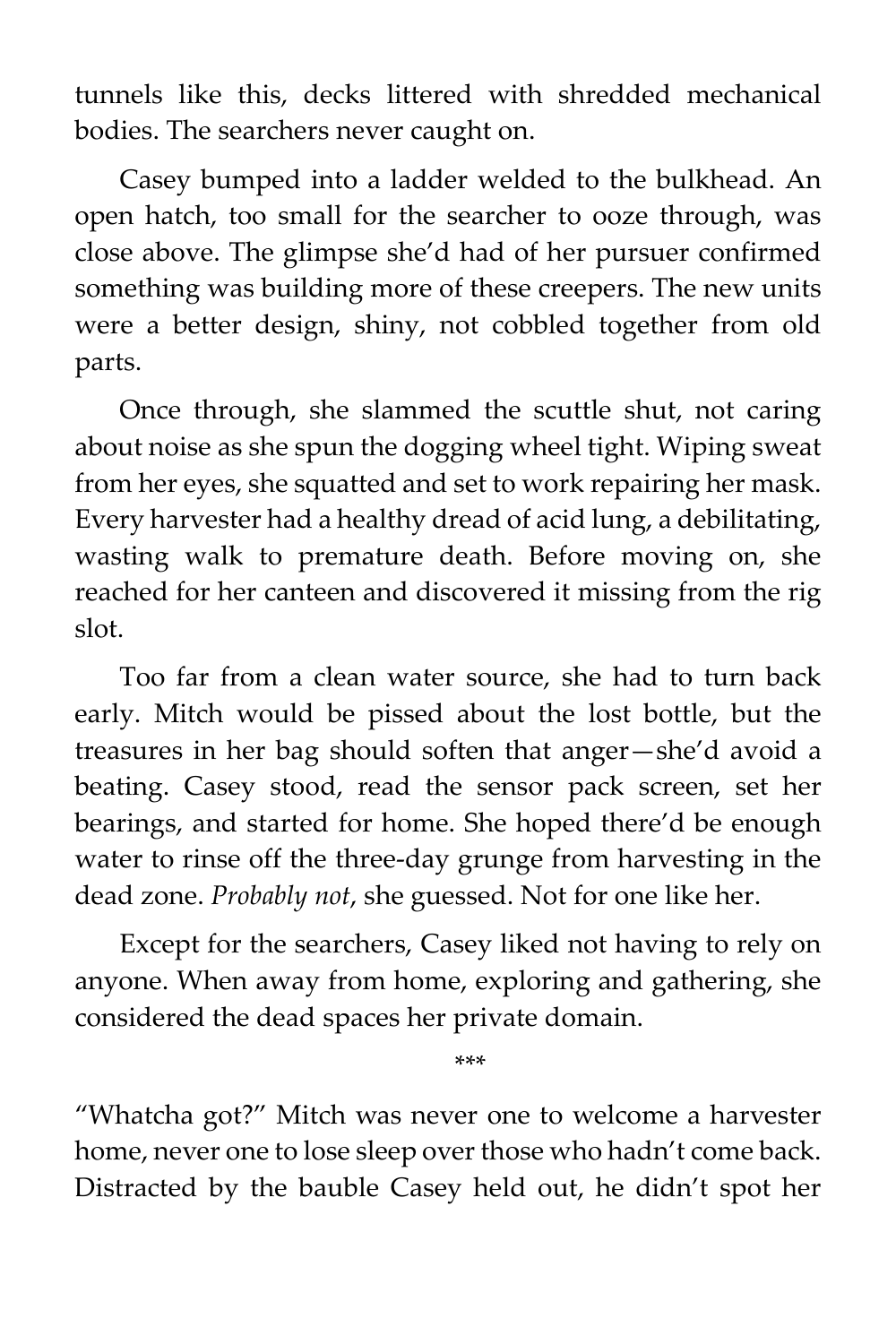missing canteen. She shifted, hiding the empty harness slot from his probing eyes.

"Some hand tools, a few manuals, and this control circuit board for a fabricator."

"Does it work?"

"How would I know? Everything's dead, except some lighting."

"Watch your mouth."

Casey knew she was edging toward insubordination and a face slap, but she was too drained to care. "The machinery's in decent shape but needs a jack crew to bring it home."

"Anything else?"

"Some canister caps and a roll of plastisheet. The thin kind."

"In three days, that's all you recovered?" He stared her down until she dropped her head. "All right, log those in and give 'em to Leroy."

"Water stocks?"

"Still low. No washing today. The tankmen are due back tomorrow. They found a source deeper in, cleaner. Now, get going."

Out of Mitch's sight, she took a detour through a passageway choked with boxes, crates, and barrels, looking for a welcoming face. Rig Master Wanda had taken this urchin under her wing when Casey's mother failed to return twelve years ago. Sliding open the metal gate to Wanda's territory was like finding an oasis. Even the air tasted better here.

"How was it?" Wanda asked.

"More searchers. New ones, quicker."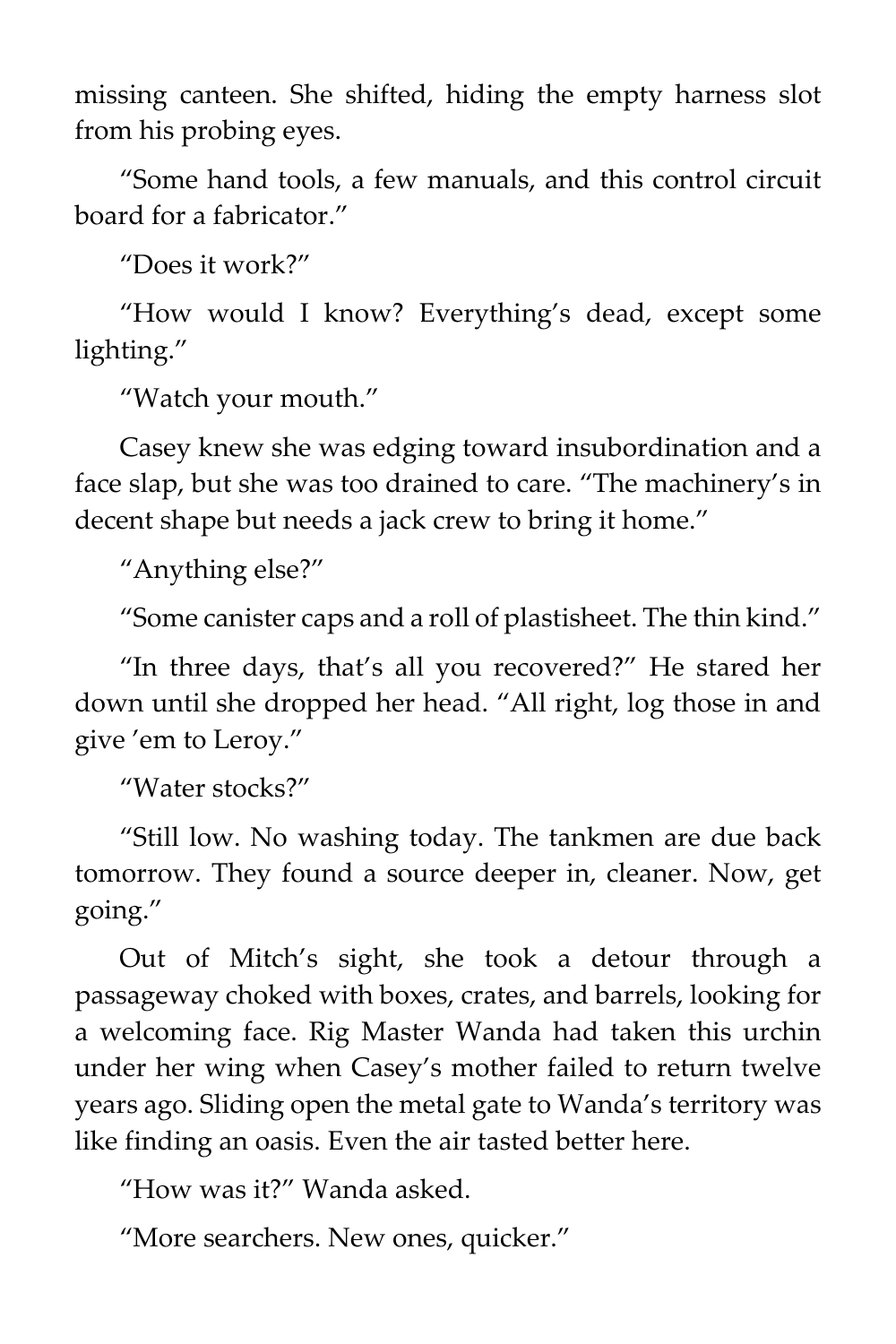"Crap. Did you tell Mitch?"

"Hell no! He'd want me to bring one back. I'll trickle it down to the clave."

"How was the air? Any better?"

"Worse. I used up six purifier packs. Was on my last one when I reached home."

Wanda slid a slate over to her. "You're due for a replacement rig. Take off your harness so I can do inventory."

Casey unbuckled and unstrapped, then slung her rig on the counter. "Got any new boots?"

"Not much call for your small size, but yeah, I put a pair aside for you. Best ones to come through here for some time." She examined Casey's rig, checking off each item. "Where's your bottle? You need to turn it in."

"Lost it in a chase."

Wanda reached into a bin and pulled out a crushed canteen. "I'll throw this in. The boys in repair will never know." She tapped the slate. "Sign the inventory."

Casey pressed her thumb on the scratched plastic. "Thanks. I've got too many work-off points as it is."

"Who, Mitch?"

"Don't say anything to him. Just make things worse."

"If it keeps up, I'll recycle one or two of his kidneys or toss a fragger under his bunk." Wanda grabbed a new rig from the shelf and dropped it on the counter. "Need gloves?"

"No. These are still okay, thanks," said Casey.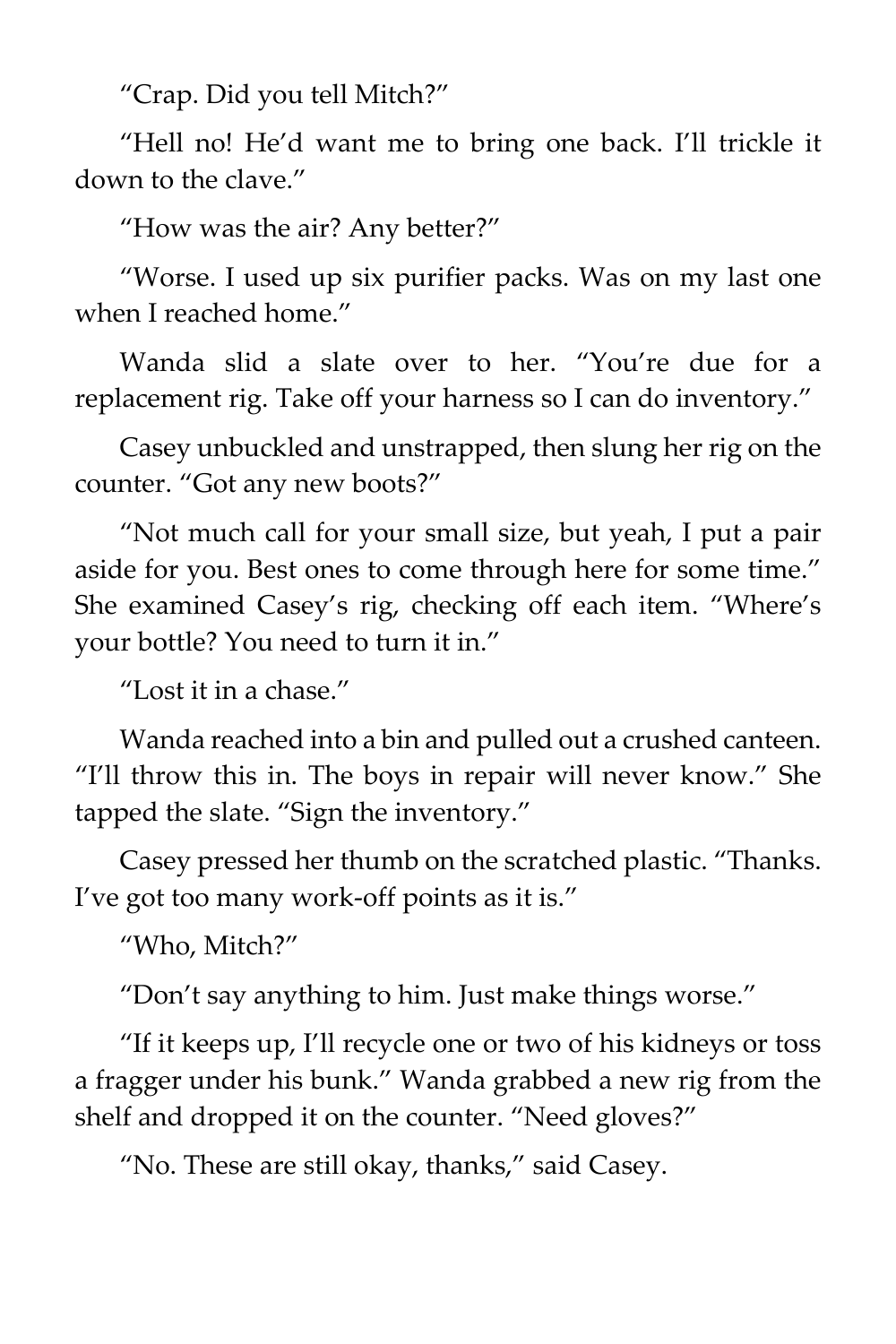"Don't mention it, especially to Mitch. He's got something going on, and it won't be pleasant for anyone but him. You headed to Dev's?"

"Yeah. We're still cohabbing."

Wanda's nose scrunched. "You might want to wash the stink off first."

"Mitch said no washing until the tankmen come back."

"He's lying. Bet he's auctioning off your clave's supply. We have plenty. Use the shower here. I got some of that nice soap again."

"That'd be great. Hot?"

"Warm. Heater needs a new coil, but you won't freeze your ass off. See if you can find a replacement on your next run. Dev's place have water?"

"No, not rated for it."

"Towel rags are in the bin. If you have time, toss your clothes in the tumbler. They stink as bad as you do."

\*\*\*

In the darkness, Casey rested her head in the nook of Dev's bare shoulder as they caught their breath.

"We think we're near to breaking through," he said. "Lots of damage and scrap in the way. Closed off deliberately."

"Bones?"

"Yeah, some. Gnawed."

Casey liked listening to Dev talk about his jack crew work, enjoyed the close rhythm as his chest rose and fell. When they were together, she could push aside worrisome thoughts and terrible memories. Casey reached between the wall and the thin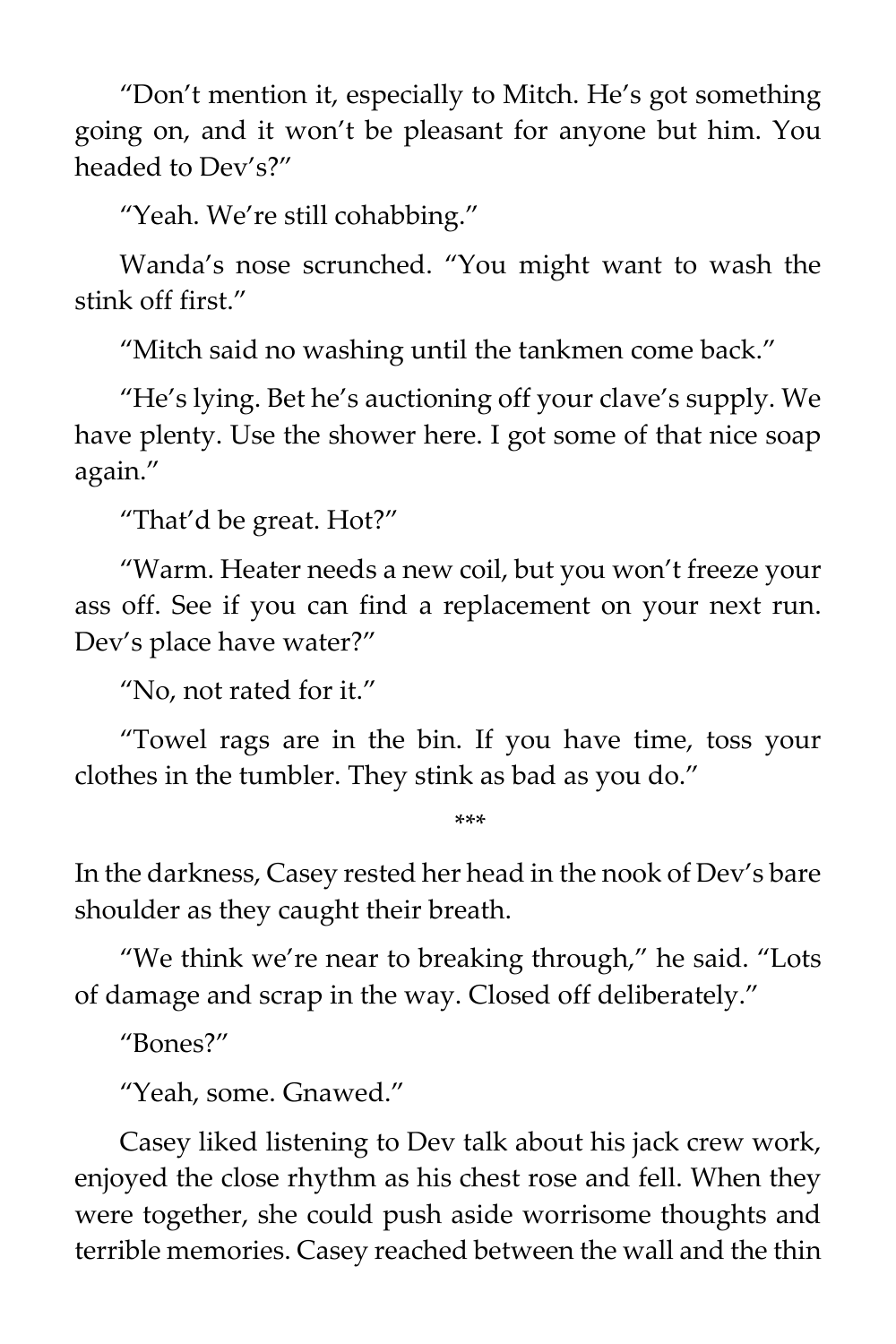pallet. "Saved this for you." She found Dev's hand and put a veggie bar in his palm.

Dev shifted. "This from your harvesting duty rations? Supposed to turn those in. You'll be in trouble again."

"They're to keep up our enzyme levels. I'm small, don't need so many. Nobody frisks us, and Wanda doesn't care. Anyway, I don't like the red ones. Too salty."

"Want me to wake you before my shift?"

"Yeah, I want to talk with Emma."

Casey fell asleep in the safest place she knew.

\*\*\*

Daily clave gatherings weren't joyful occasions. They served as communal feedings, exchanges of gossip, and wonderings of what happened to those missing or still harvesting in the empty.

"Jad, you seen Emma?" Casey asked.

He raised his chin. "Over by the serving line, last I saw, talking to Bender."

"He's not part of our clave. What's a toolman doing here? Was he eating?"

"Relax, he's not taking any of our food. I think he's trolling for a new cohab."

Casey found Emma and Bender in huddled conversation. Didn't seem like a cohab negotiation to her, so she dropped her tray in next to them and sat on the bench. "What's doing?"

"Not much. You?" Emma's head swung around, checking who was nearby and might be listening.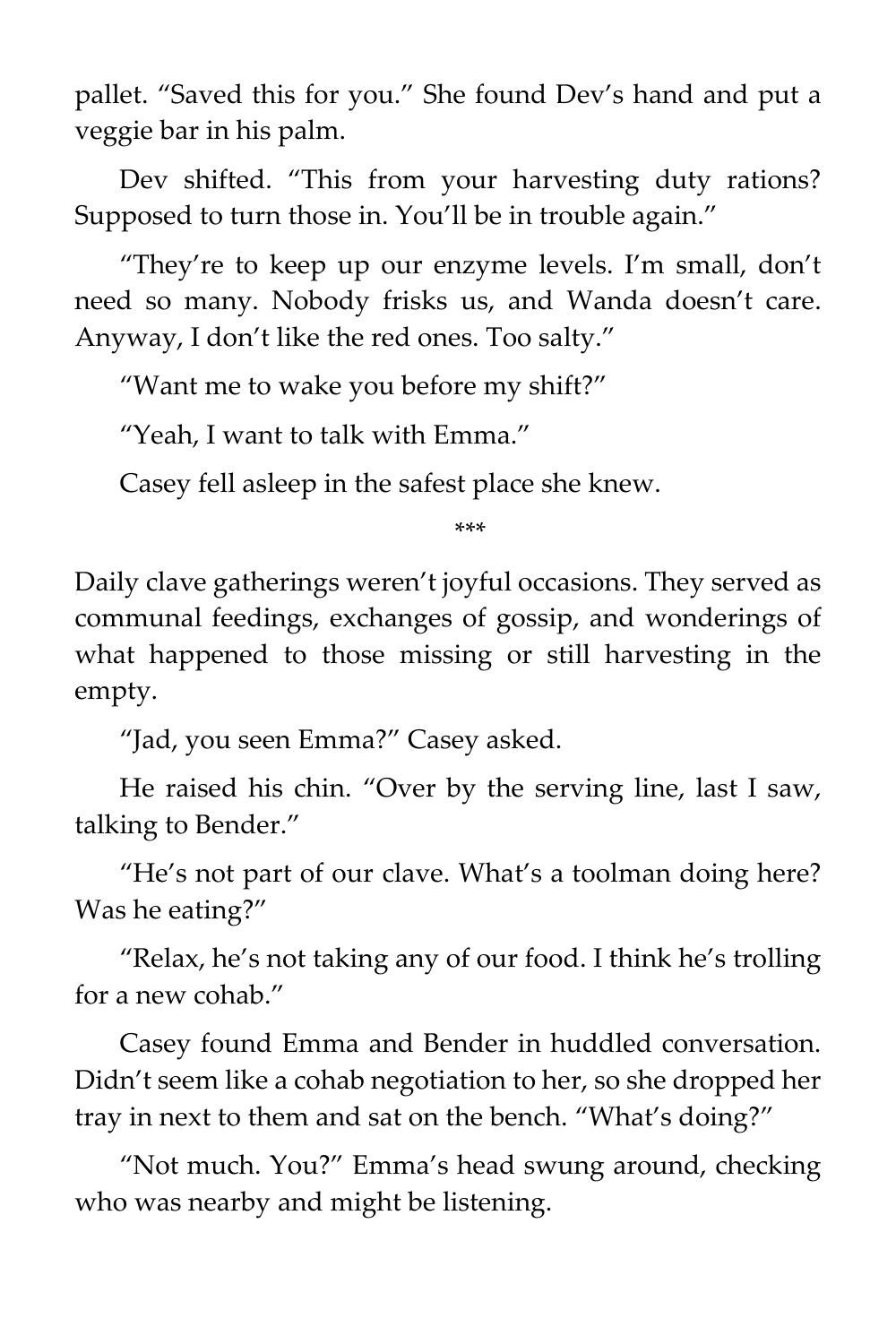"Got back yesterday from a three-day. New searchers again. Fast, not clunkers. Pass it along."

Bender's brow narrowed as he leaned in. "Where were you? What sector?"

"L. Up in the junker region."

"L section," Bender said. "I told you, Emma."

Casey moved closer. "Bender, what do you know?" For her and the other harvesters, new information about the upper spaces, any sliver of detail, might mean the difference between returning or being listed as lost.

"Tell her," Emma said. "Too many are wondering."

Bender's eyes took the same trip Emma's had, looking for eavesdroppers. "L, M, and N sections, the dead empty. Squad clave sent in six of theirs four days ago. Nobody's come back. The squads aren't talking, but my sister heard from a friend who cohabs with a squaddie. Something's going on."

Emma shuddered. "The machines."

\*\*\*

"Dev, where's your group tunneling?" Casey asked.

"N3 quad, not far up. Why?"

"Emma and Bender think strange things are happening in the M, right next to where you guys are working."

"In the M? Naw. All crushed, according to the records. Bet the air's too polluted even for masks."

"My section is only one over, on the other side."

"Long way between L and M. Probably solid rock between them."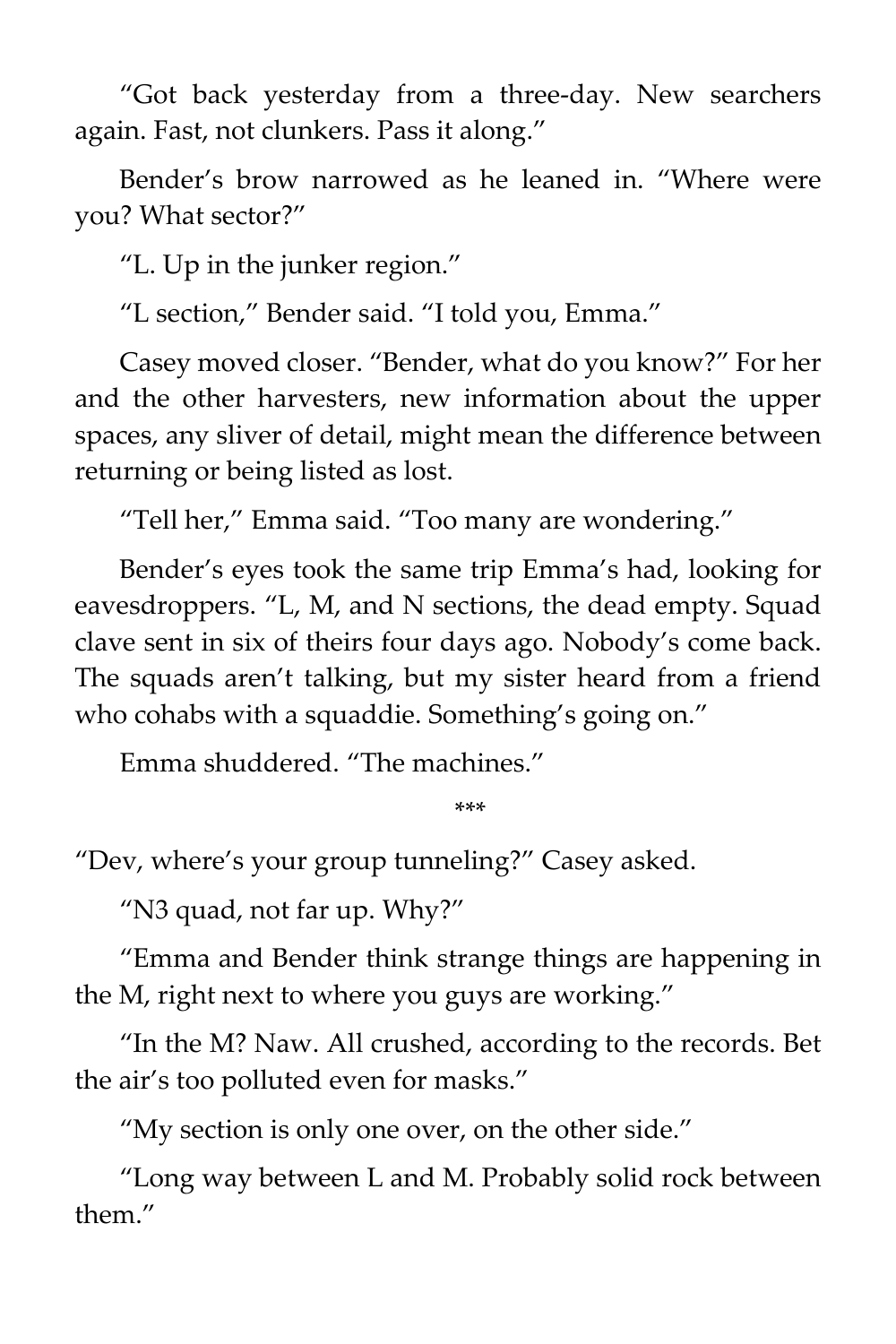"So why is someone setting a perimeter with searchers? More aggressive ones."

"Someone? Come on, Casey. Those mechs are just holdovers, maintained by some automated repair unit up there. Can't be more than a few left now. Haven't found any in the N wedge."

"I've seen new searchers. Shiny, bigger." Casey propped up on her elbow. "Dev, one almost got me last time out."

"Why didn't you tell me before? Put in for a section transfer."

"Mitch won't approve it. Listen, I got have a two-day before I go out again. Take me to where your crew's pushing through."

"Have to be third shift when no one's working."

"Fine with me. I'll bring my sensor gear."

"We got some units on-site," said Dev.

"But nothing portable. I want to do a deep snoop."

"Okay, but nothing dangerous."

"Sure. Just a look-see."

\*\*\*

Dev swung his leg over a warped support beam and reached back for Casey's hand. Stark shadows moved in the shifting light of their headlamps. Metal creaked.

"This is as far as we can go. Too much blockage ahead," said Dev.

"I've been in tighter crawls than this. I'm gonna check it out, see how far back I can get."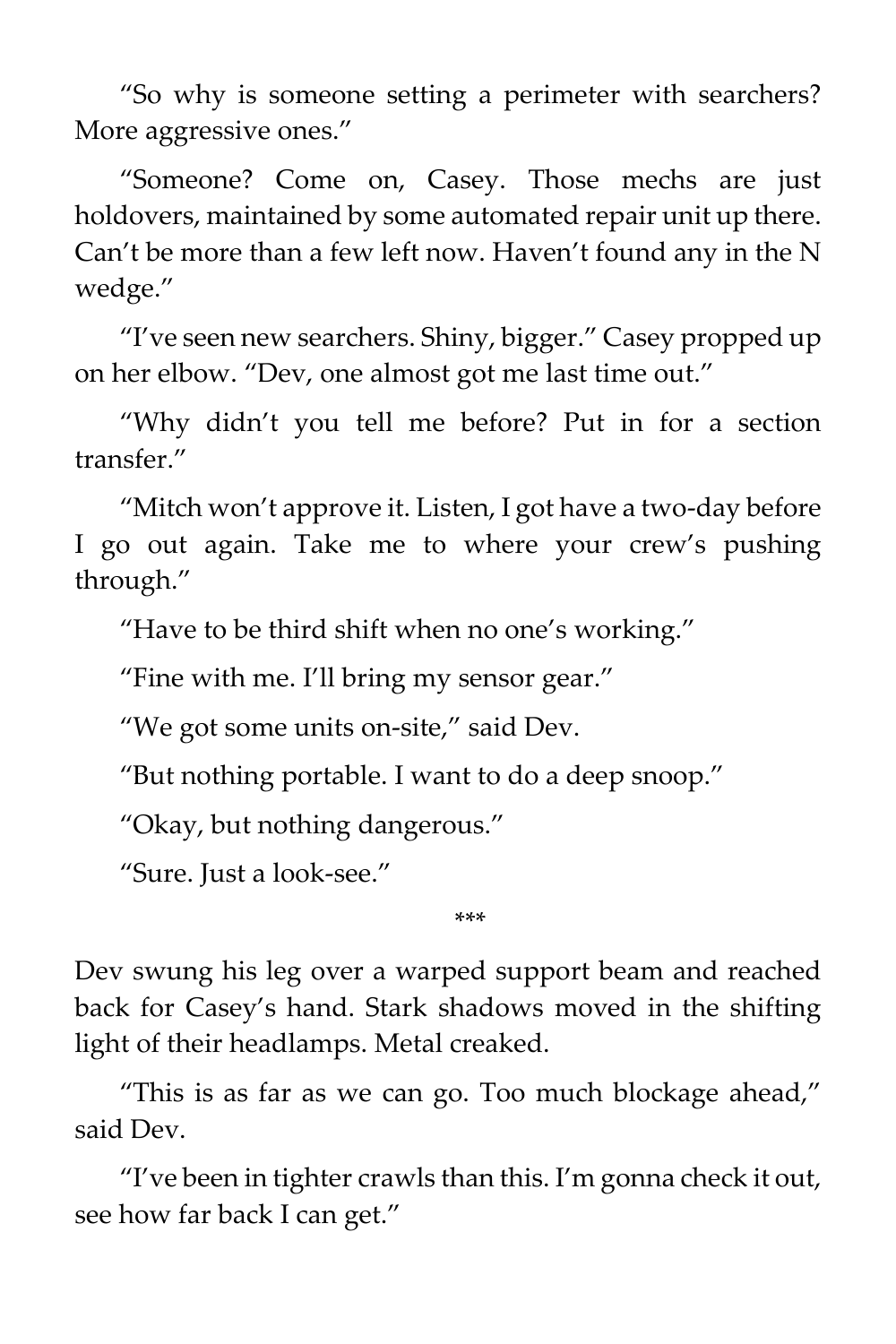Before he could object, all but Casey's feet disappeared under a tilted structural block. In a few seconds, she wiggled further in, out of sight.

"Come on, Dev," Casey's voice echoed back. "There's a void tall enough to stand in. Only four meters from you. Careful of the snags."

Dev crouched. Casey's light shone at a narrow bend. In a flat elbow and knee crawl, he maneuvered around it.

"Nothing here. Why'd you want me to come through?"

"Over here, behind this slab. A hatch. Doesn't seem damaged."

"Don't open it. You don't know what's on the other side."

Casey held up her sensor probe, waved it at him. "That's why we have this. Standard kit for harvesters."

"Won't tell you what's on the other side with the hatch shut."

"Yes it will, soon as I make a hole."

Dev shook his head. "You can't drill through. Too thick."

"Sure I can. I've done this before." Casey tapped her finger. "Right here, next to the dogging lever. Thin spots on each side of the door where the internal cam mechanism slides. Should punch through easy. I need you to dribble some lube while I drill."

Casey squatted and leaned in, centering her tool in the small divot she'd punched in the metal. She increased her drill speed, being careful not to snap the thin bit.

"Squirt some lube. This is just a pilot hole." A patient minute later, the drill hit air. Casey mounted a larger spiral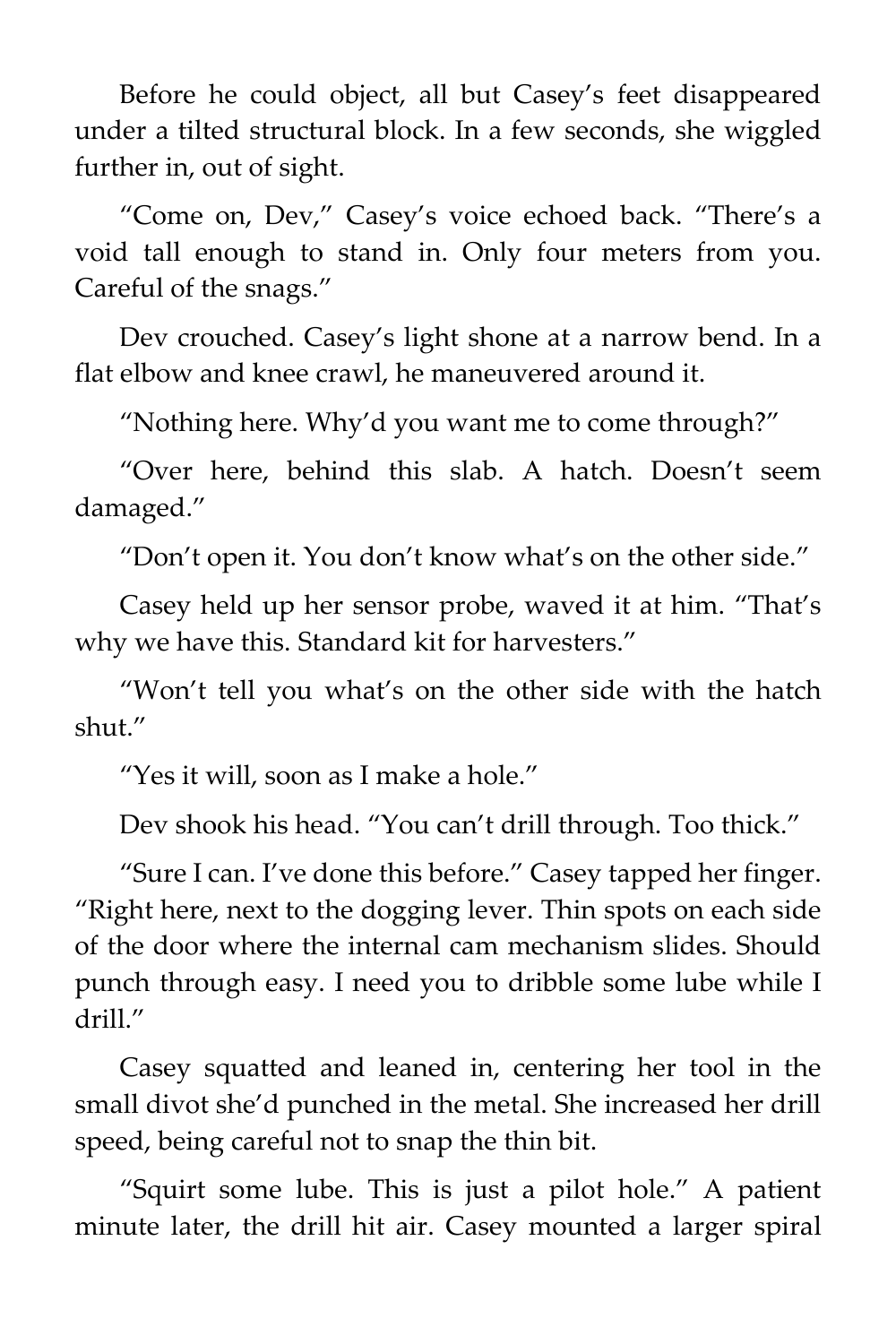cutter. "One more after this to make a hole large enough for the probe. Put your mask on." Casey reached into a vest pouch, handed Dev a small gray cylinder. "Hold this."

"What is it?"

"Plug goop. Have it ready when I break through."

Casey began drilling again. Once through, her eyes studied the sensor readout. Three greenies: Negative explosive gases, negative acid, positive breathable.

"Everything's okay. Pressure's equal on both sides." She enlarged the holes to accommodate a fiber-optic scope. Pushing it through, she peered into the darkness. The next probe was a microphone. She listened—nothing. Sliding a switch sent a series of high-frequency sound waves into the void on the other side. As her sensor pack analyzed the return, she sat back, waiting.

"Crap!"

"What? What?" Dev demanded.

"Calm down. Check behind the wall plate."

Dev jerked his head around. "What?"

"The manual equalizing valve is sheared off. We didn't need to go through all this. I wondered why the pressure was equal and the atmosphere was the same on both sides. You ready? My readings show a short tunnel. Must be an airlock."

"All right, but be careful. Want me to lead?"

"No, I've got more experience in this sort of thing."

Casey heaved the dogging lever with a shoulder shove and swung the hatch inward.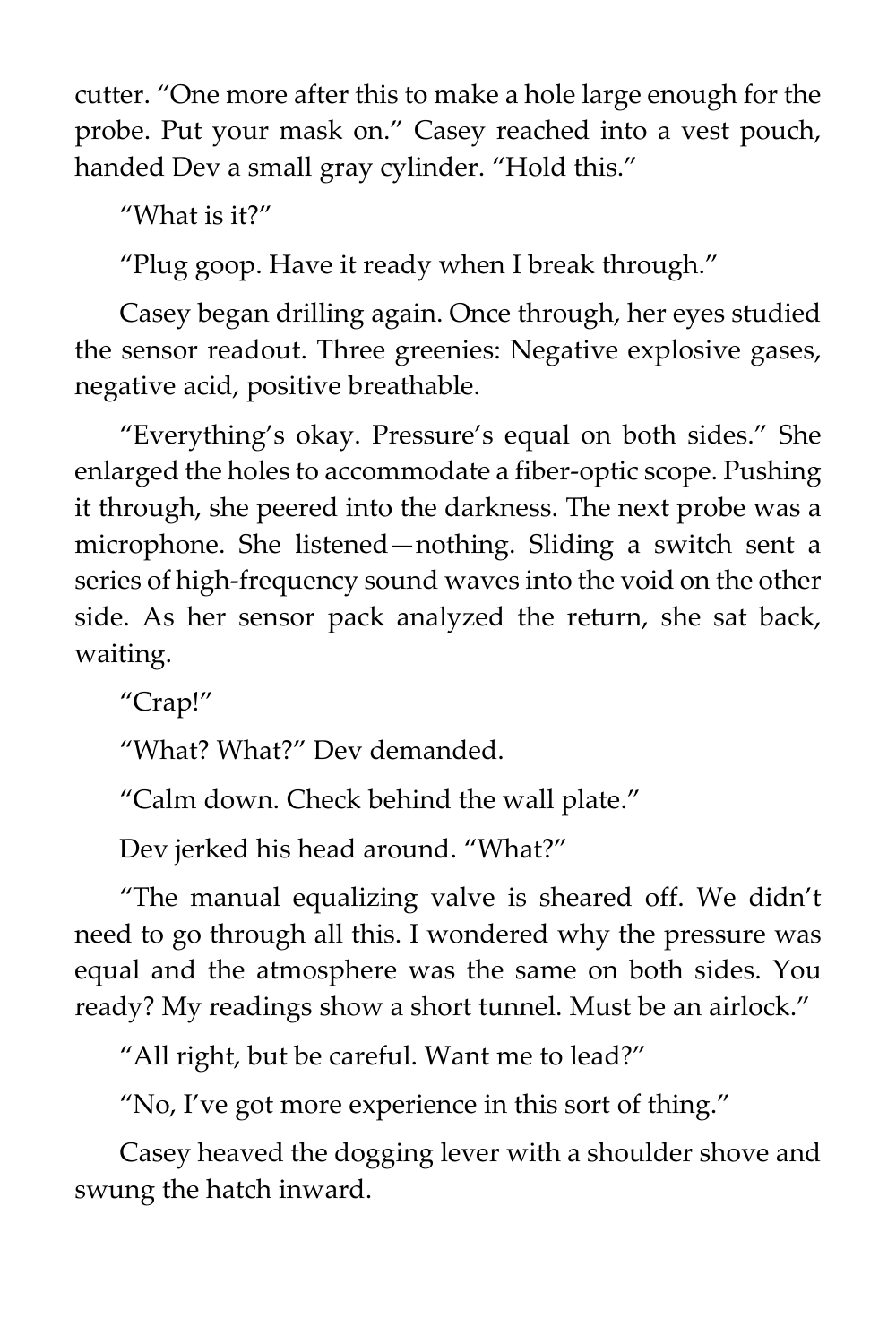She stepped over the threshold, scanning with her headlight, and spotted the equalizing valve at the next hatch. "Put your mask back on." With a quick open-shut, she ran more air samples. "Some airborne dust and rust, but nothing bothersome." Before Dev could object, Casey opened the hatch to a long corridor.

She stood ready to slam it shut if her sensor pack detected a searcher or movement of any kind. Their headlamps showed a dusty hallway, ending at a T intersection. Casey hesitated, then rolled a sensor ball along the passageway, aiming for a rebound into the right-hand passage to monitor both ways.

"Infrared clear, no motion. Let's go."

To the left of the T was another hatch. The right, like a dark maw, opened a huge, multilevel space. Casey set a thick bead of glue on the left hatch to keep anyone or anything from getting through without making a racket. She left the remote in the passageway, set to alert before they moved to the metal cavern.

From the entry, the pair swept the interior with light. Casey tossed her last sensor ball. The place was empty except for catwalks around the upper five floors. The open passages on each level made Casey's skin crawl. Any of those could hide searchers. She waited, listened, watched the readouts, felt Dev's breath on her neck. She was used to waiting. He wasn't. Ignoring Casey's hissed warning, he stepped over the hatch coaming and strode into the room, his footsteps echoing.

At the center, he turned to fill the upper levels with light. "All clear. Dead as a tomb." Casey wished he'd picked another word. She joined Dev as he shone his light straight up a hundred meters, illuminating a segmented dome ceiling.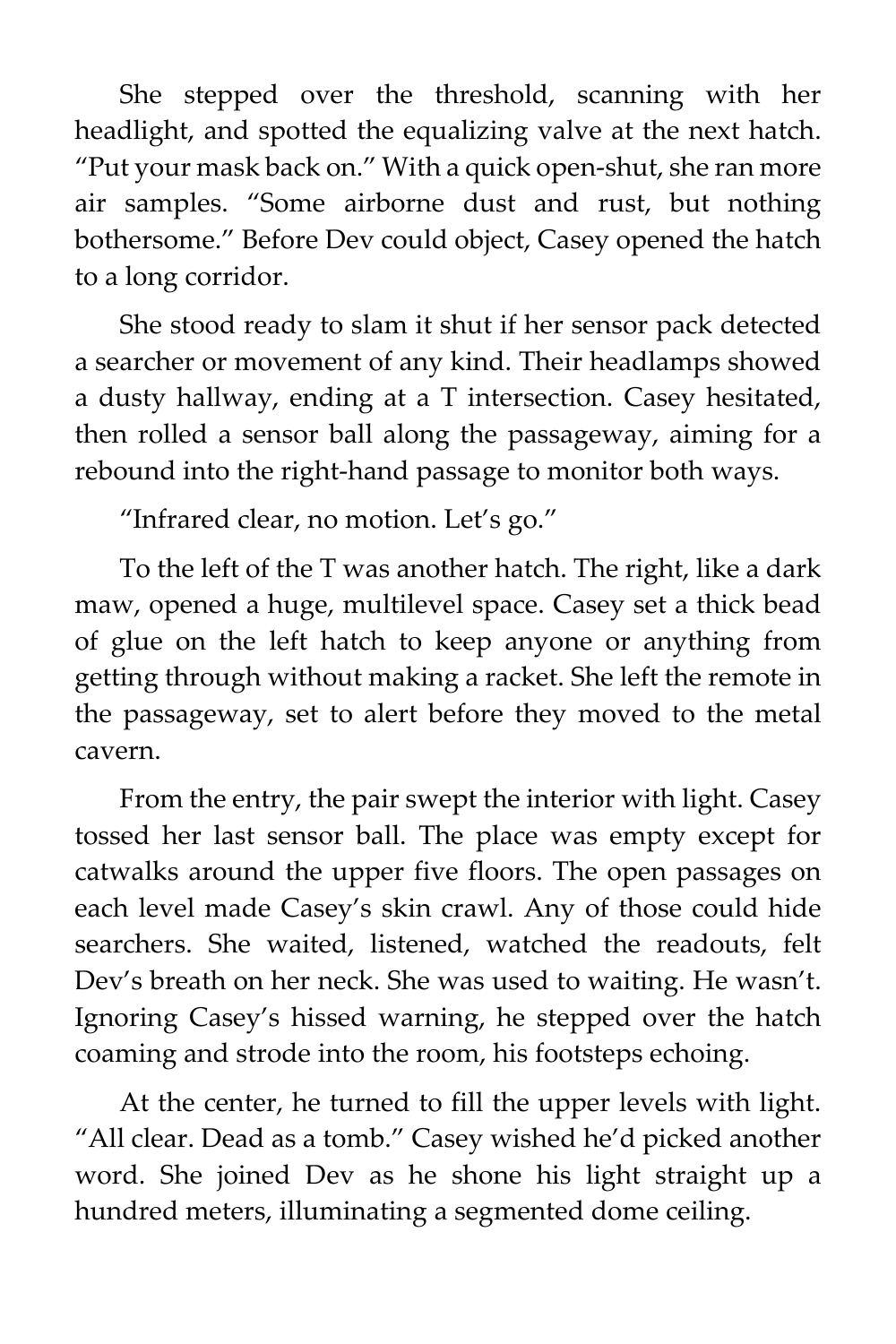Casey hugged herself. "Too big. I don't feel safe here."

"Looks like the roof retracts. What do you think?"

"I've never seen this sort of construction. Not a trace of acid air. Must be an open connection to our ventilation system." Casey backed up, close to the tunnel entrance they'd come through, her eyes sweeping the upper levels. "Or this section has a working one of its own."

Dev pointed to a series of stairs. "Want to go up?"

"No, too hard to climb down to an escape route. We'll take the passage opposite the way we came."

Dev walked to the other passage. "Some lighting systems are still powered farther on. Air's flowing in that direction too."

She followed, jogging across the cavern's floor.

\*\*\*

Casey stopped, moved her hand behind, placing it against Dev's chest. They'd walked this path for two kilometers. "Wait. Smell that?"

Dev sniffed. "No."

She checked the remote they'd left behind. Still clear. "Something's not right. Take a knee against the bulkhead. Make yourself small." She kissed a second sensor ball before tossing it into the dark corridor. It was her last one. The rolling sound and her rushing heartbeat filled her ears.

Checking the sensor's video, Casey released her breath. "Now we know what happened to the squaddies. Place is blown to bits, and so are they. Must have been the rattle and shake I felt a few days ago." Casey used her pad to rotate and move the ball. On the viewscreen, six bodies lay sprawled on the deck. The walls were charred black, and a pipe had pulled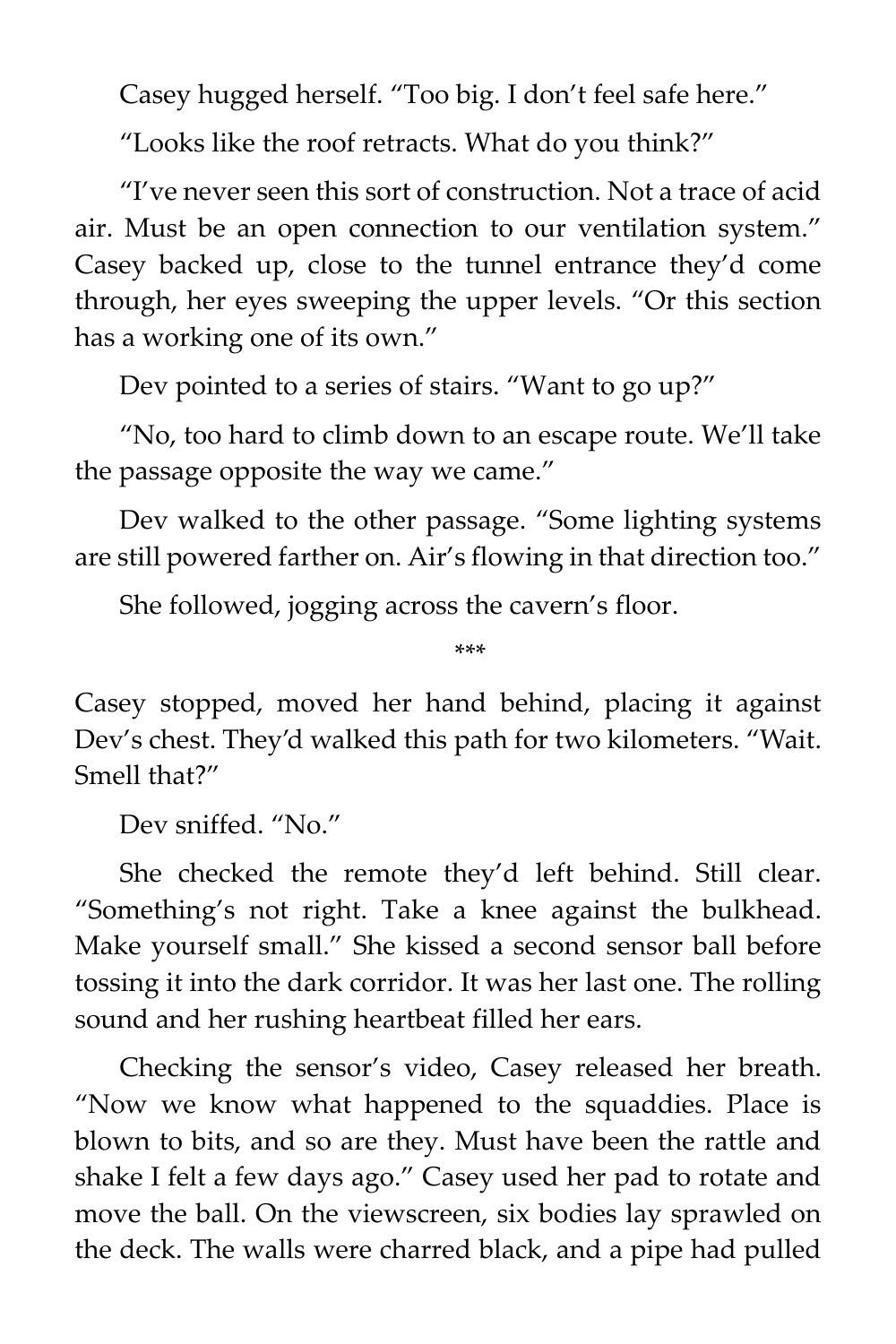free from its brackets, the ruptured ends ragged and bloomed out. "All shot to hell, too. They used kinetic rounds."

Casey traced the broken pipe back to where they stood, seeing a hydrogen icon stencil every five meters.

"Whatever it was, someone missed. Hit the gas line. Boom. I don't see any debris from what they thought was there. Might be further in. Can't get a remote connection to their gear. I'm going in."

"No, wait."

"You can stay, but I'm not leaving my last remote. We may need it. Besides, this happened days ago. Sensors say all clear."

The pair slow-stepped into the carnage and knelt by the first squaddie. He lay facedown, the back of his rig melted. Dev rolled him over, exposing a weapon, gear belt, and puffy, redskinned face. "Ever seen this face?"

"No, but I don't hang with squaddies."

"I'm taking his weapon. We may need it."

"You know how to use it?"

"Had some training a few years ago, when I thought about joining up. His rig's got three ammo canisters. Should we bag a weapon for you?"

"No. Wanda slipped me a few fraggers when I told her where we were going. I wanted someone to know in case we didn't come back. I'm gonna try a line-link to this guy's rig."

Casey heard Dev gag as he rolled over the other squaddies. Except for the first one, furthest from the blast, the squaddies' gear and bodies were burned, blackened. White-faced, Dev came back to Casey. "No signs of them being in a close fight. You got anything on the vid?"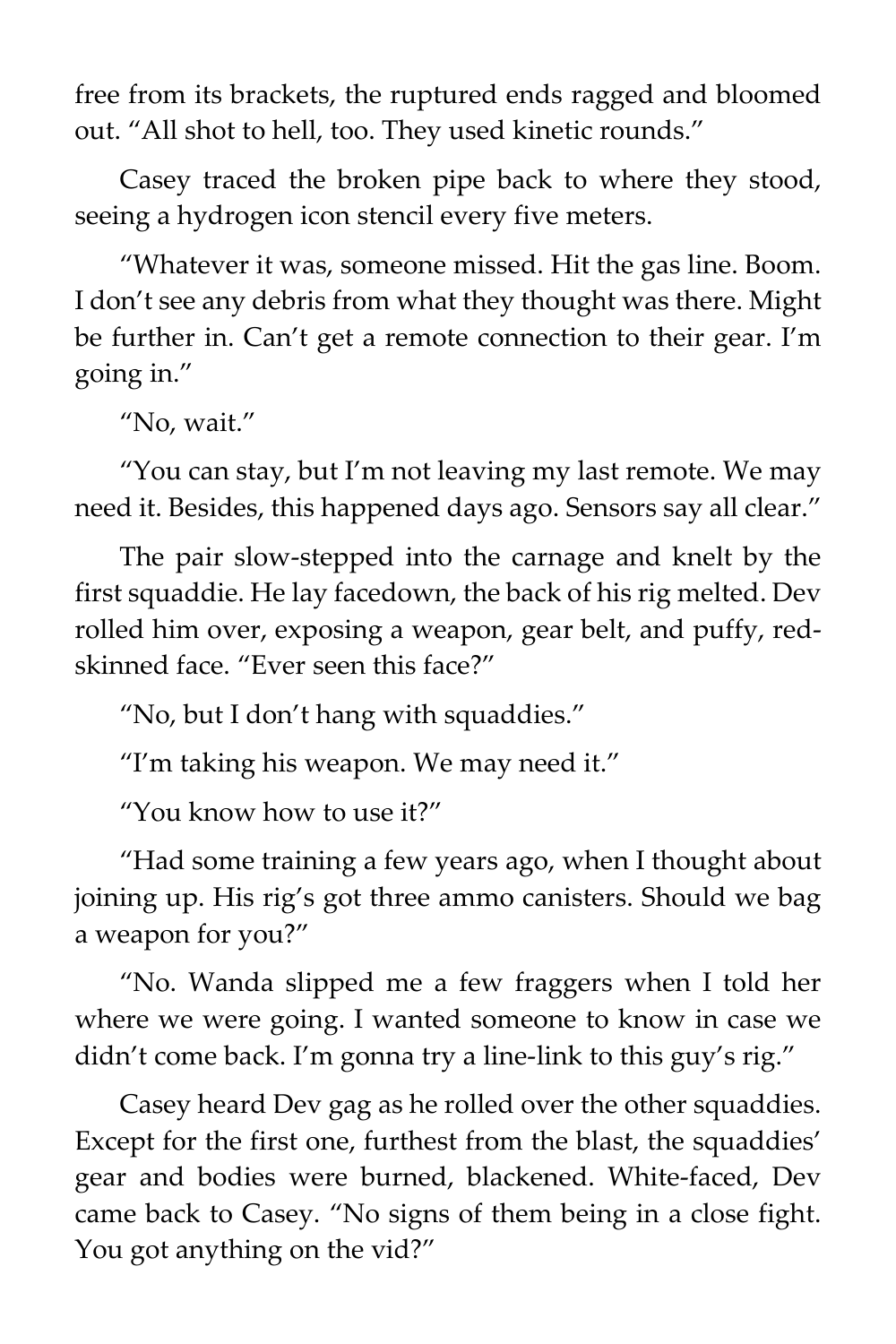Casey ran a jack line to the fallen squaddie's rig, and Dev studied the video screen over her shoulder.

"Fast forward. Find when they entered this passage," said Dev.

They watched the video of the last man in line. Everything seemed normal until a squaddie yelled, "Contact, front!" and began firing. His teammates jumped to hug the walls on either side, firing at something. Then a huge shake and fireball erupted. Silver metal flashed across the screen and was gone.

"What were they shooting at?"

"A searcher, I'll bet. The others started firing, hit the gas line. Everything before was normal-normal. Must have made a hell of a hot flash-out."

"Let's move on."

Dev hesitated. "They *were* shooting at something."

"That was days ago. Come on." Twenty meters along the passage, they found scattered metal parts.

"Look at the size of that pincher," said Dev.

Casey kicked the claw to the side. "One of the new ones. It got away."

They moved on, moved up, far into the dead zone.

\*\*\*

"Good a place as any to sleep." Casey wiggled through a ventilation slot to a plenum inlet large enough to stretch out in.

"Jacker boss is gonna be mad I'm not working," said Dev.

"I got you covered. Had Wanda put you on the medical list for three days."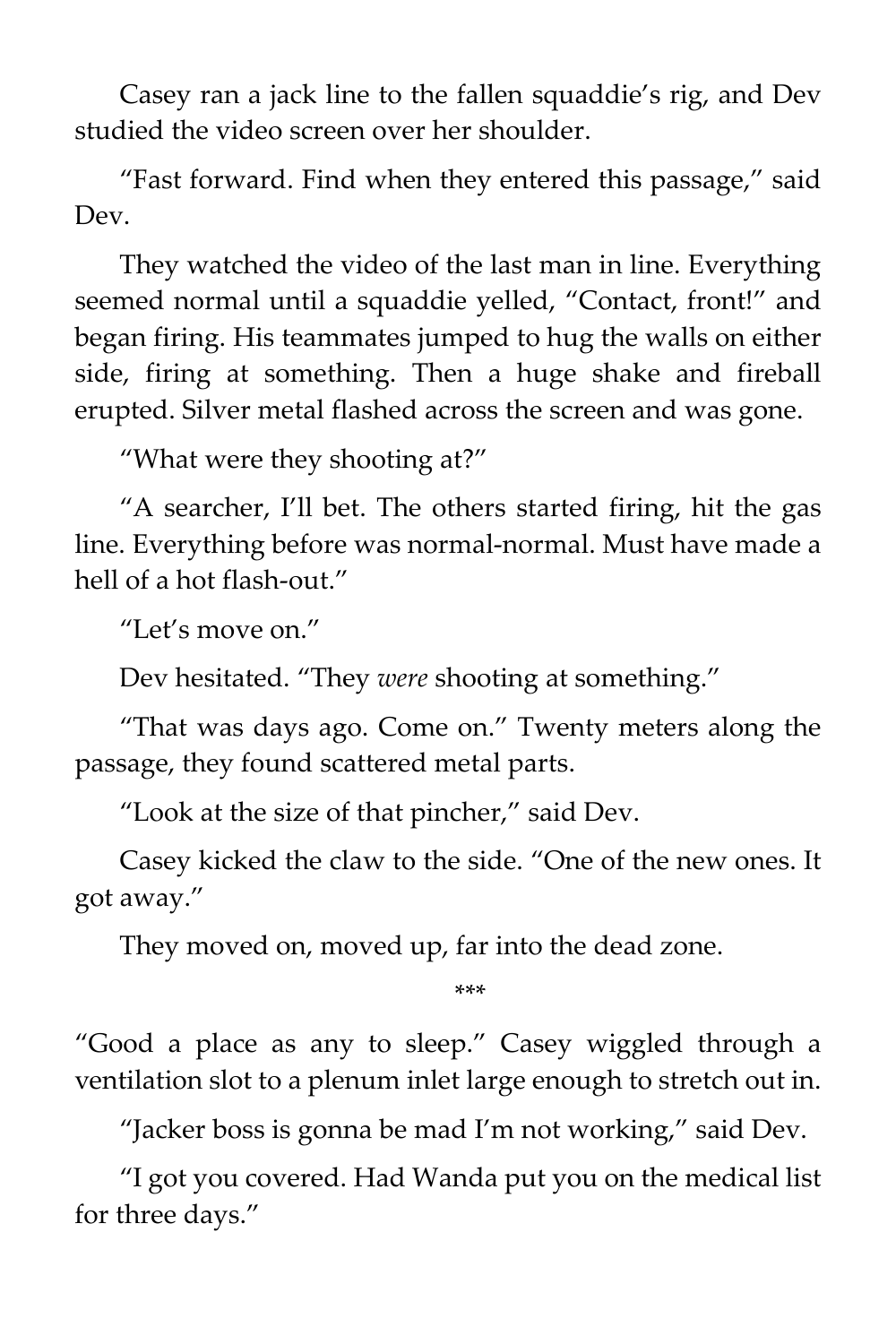"Three? You planned for us to be gone three days?"

"Said I got you covered. We need some rest." Casey wagged her eyebrows. "Or do you want to fool around first?"

"I'm not taking my clothes off for anything until we're back home"

Casey grinned. "Don't say I didn't offer."

"Do you even have a plan? I mean, an actual plan? We've been moving upward all day."

Casey checked the feed from the remote she'd left on the deck outside. "That's the plan. As long as we can find water, up we go. Settle in. I'll take the first watch."

Casey chewed a carb bar, keeping her eyes glued to the sensor pack screen. She didn't wake Dev when a trio of small searchers marched past their night hole. The last one clutched a dead rat on its back.

\*\*\*

Dev rubbed his sore legs as Casey wiped grime from the hatch window. Bringing her face to the glass, she said, "People! There are people in there."

She stood aside to let Dev peek through the round viewport. The well lit scene was strange to Casey. Their gear, equipment, and clothing looked unfamiliar. New. Not cobbled together from salvage. Not patched and repatched.

Dev moved his face from the small window. "I don't recognize their clothing. Everyone's wearing the same thing, geared out the same. I count ten. You?"

"Yeah, six men, four women, no children. They're eating. I didn't see any weapons, but they have crates marked explosive." Casey grabbed the hatch wheel.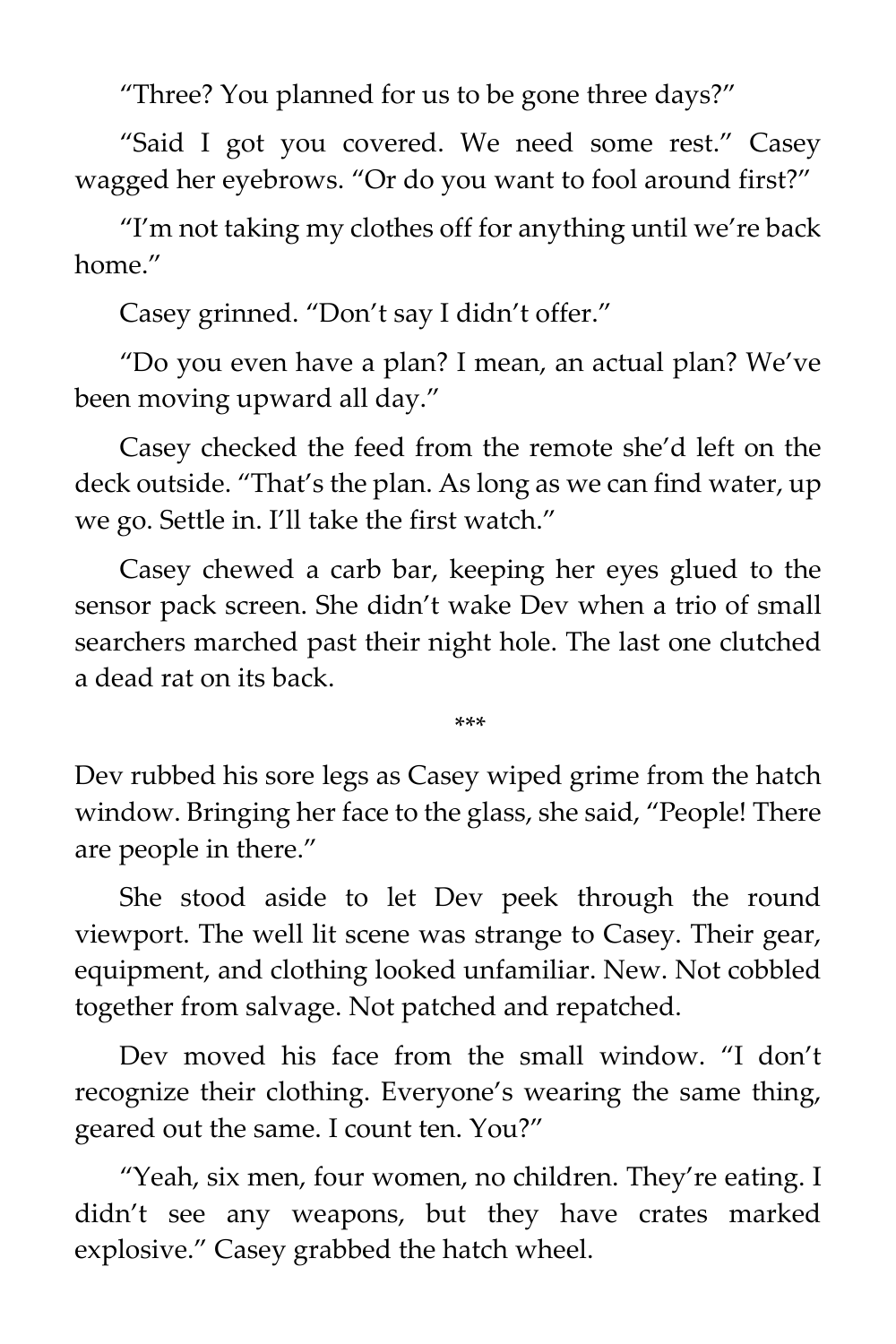Dev placed his hand over hers. "I don't think we should go in. They could be dangerous."

"I don't think so. They don't move around like squaddies, and four of them are old. Stay here, keep your weapon ready." Casey swung the hatch open.

\*\*\*

Hinges squealed. Hector turned. He was surprised to find two ragged, dirt-smudged people standing by an open hatch. One of them held a gun. He lifted his hands to shoulder level while others sought cover behind equipment boxes. Four ran for the opposite passageway.

"Hello. Care to join us?" It was the only thing Hector could think to say, knowing this place was supposed to be deserted. No squatters or resettlers were within two thousand miles of this squashed place. Hector eyed the nervous young man near the hatch, watching the shifting weapon, pointed down but ready.

The young woman took a few tentative steps forward. "Who are you? What clave? What are you doing here?"

"My name's Hector. We're exploring these ruins for the historical society. How did you get in here? How long have you been hiding in this wreckage?"

The pair looked at each other, then back at Hector. "I'm Casey, and this is Dev. This is our home."

"Please, come sit. Would you like to eat? We have food prepared." Hector spread his hands. "Join us?"

Casey sniffed the air, stepped closer. Dev edged a step back to the hatch.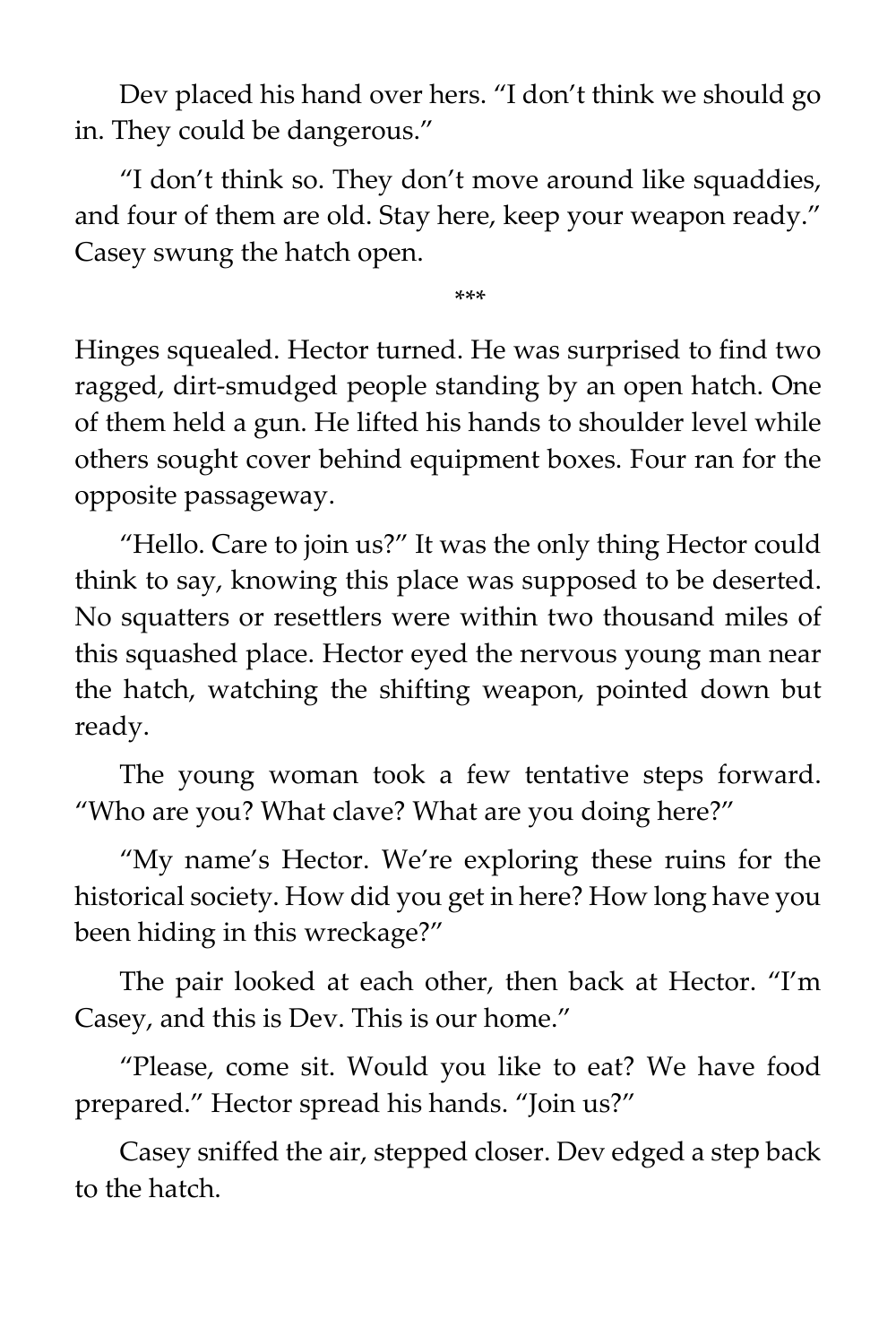Hector turned his back, called to his companions. "Come out, everyone. You're hiding like frightened children." Hector hoped his words would fortify his group and soothe the visitors. Casey continued toward Hector. A friendly sign. "How long have you been here?" he asked.

Casey tilted her head. "All my life. Nine generations, I guess. Since the collapse."

"Collapse? You must mean the asteroid strike."

"Yeah. Were there other survivors? Outside? The planet didn't die?"

Hector's eyes widened. "Originals," he called out, "Kate, these are originals! Next time you go topside, call this in." He turned back to Casey. "Several billion survived. Lots of quake damage, but most people moved before the impact, spread out away from the coasts. Some sheltered in prepared undergrounds like this one. How many of you are in this mashup?"

"Almost fifteen hundred." Casey hung her head. "There used to be more."

"We can take everyone to a better place," Hector offered.

Scritchy mechanical sounds came from an upper level as a huge searcher slithered from a dark passage. Casey ran toward the hatch as Dev fired, shredding the monster.

"Hey, hey!" shouted Hector. "Stop shooting, stop shooting!"

"A searcher!" Casey screamed. "Those things are deadly. Haven't you seen them before?"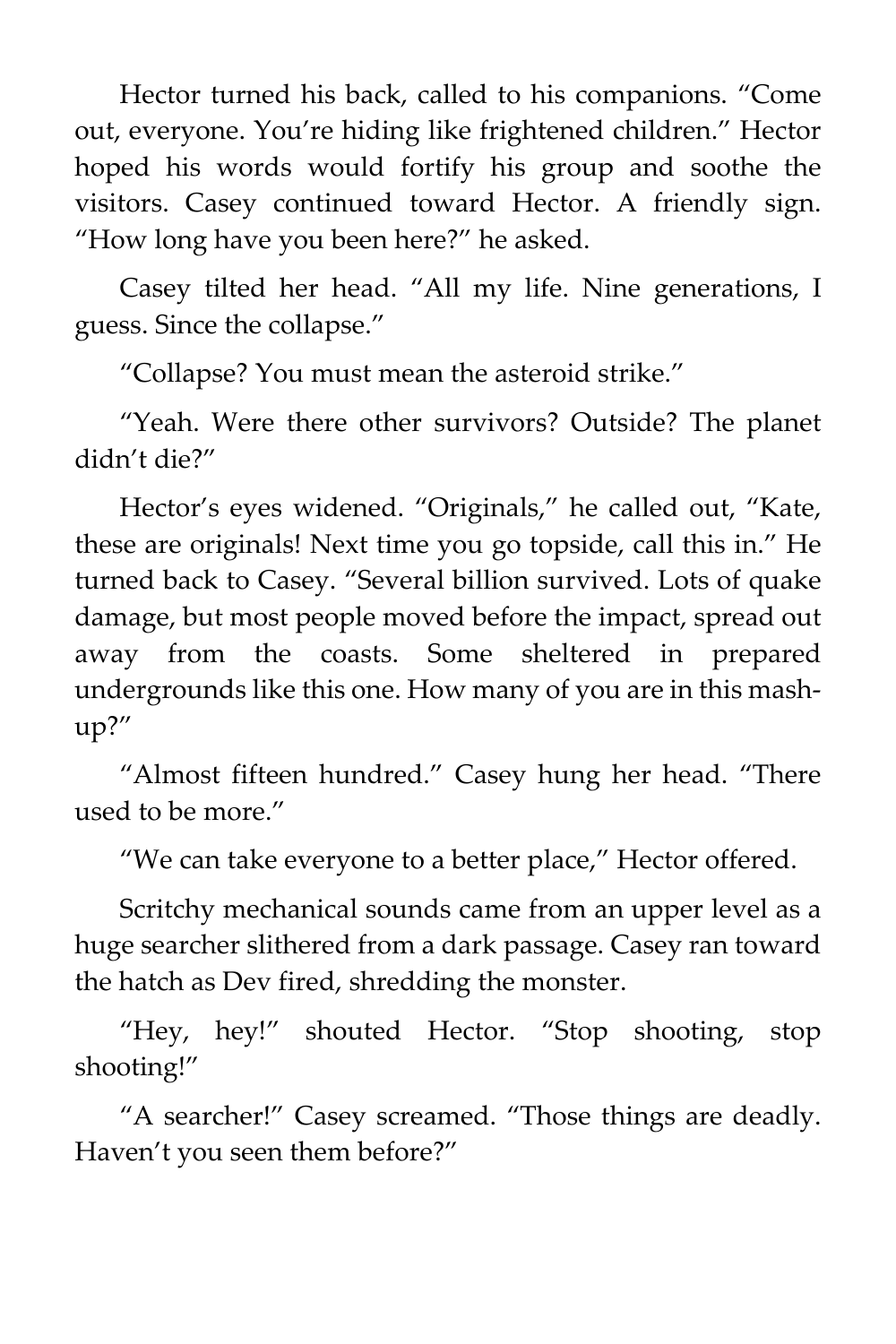"You mean the quads? We use them to clear heavy debris and jack up passages. We use smaller ones to keep the vermin away during explorations. Lots of rats in here."

"Those things have been killing us! Did you bring them? Why?"

"Killing? Not possible," Hector said, countering Casey's explosive statement.

Casey hesitated for a moment. "They've been killing us since the collapse, every chance they get. They kill on sight."

"Not ours. We brought them in only three weeks ago."

Turning to Dev, Casey said, "That was one of the new ones I've seen on my last runs."

Hector's eyebrows raised. "Have any of these harmed anyone?"

"We always run. No one's been killed in a few years."

"Yando, bring me a delta unit." The woman Hector motioned to opened a case, removed a small blocky thing, and handed it to Hector. The cube unfolded in his hand. Stumpy legs emerged, followed by tentacles, waving, sensing. "See? Harmless, except to rats and such. Here, take it."

Casey backed away from the miniature horror.

Hector put the crawler back in its box. "Have you ever been outside?"

Casey shook her head. "No one goes outside. Everyone knows it's a wasteland. Broken bare rock, glassy surfaces, radiation. Nothing alive. Safer here."

"There's no radiation hazard. Never was. But you're right about this sector. Life is coming back at the edges, a long way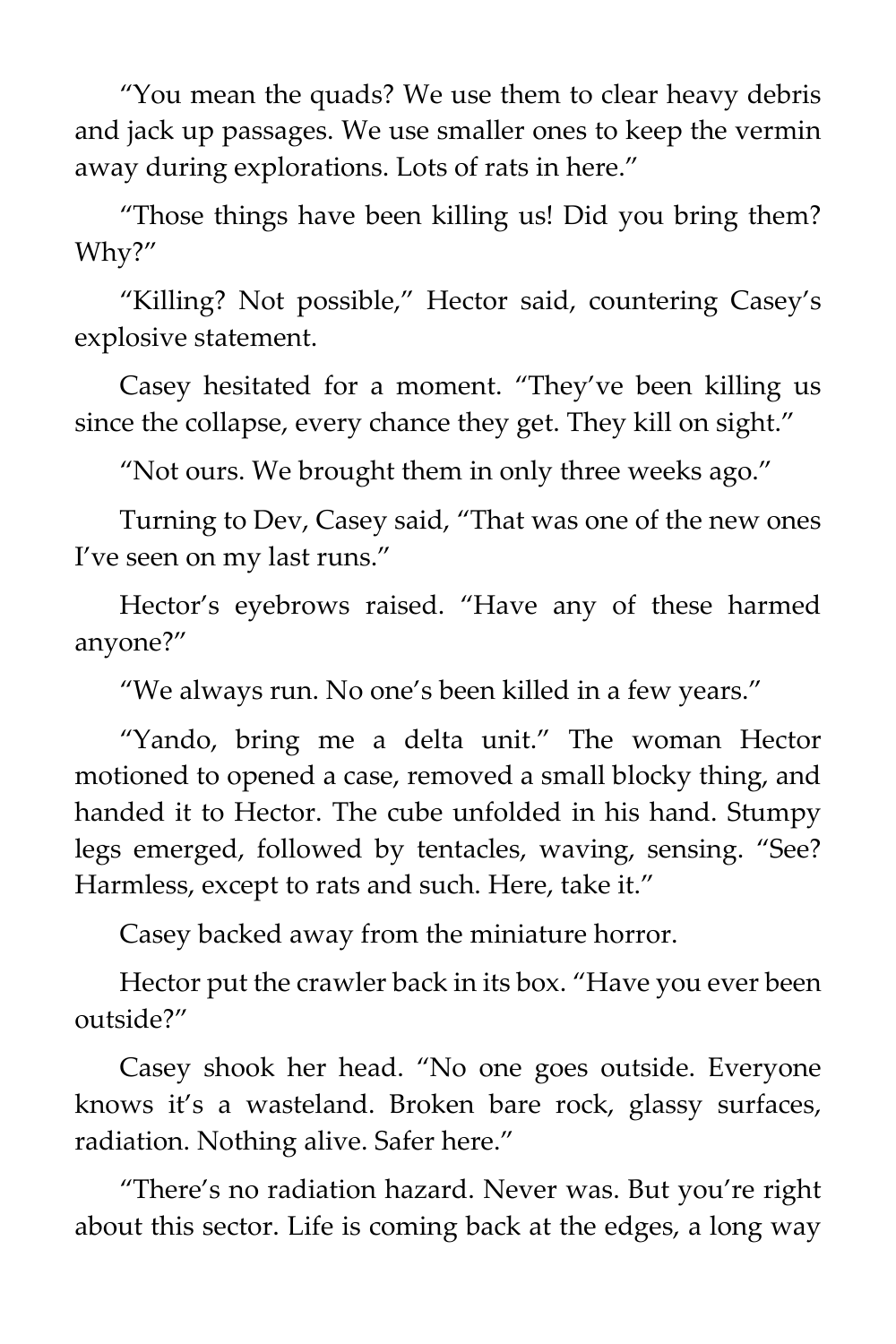from here." Sensing their unease, seeing their wary eyes, he asked, "Would you like to see?"

\*\*\*

Hector took the young pair up a new lift to the surface. Casey gasped. Her knees weakened when she saw the blue sky. Overcome by the expanse, she grabbed for Dev to steady herself.

"Don't look up," Dev said, his voice shaky.

For a minute, they stood together in silence near the edge of a recently carved ledge, ten steps from the deep shaft they'd ascended.

Breathless, Casey held tight to Dev's arm and whispered in his ear, "This place isn't for us. Too big. I don't feel safe."

"You gonna be okay?" he asked.

Her eyes went skyward. "Where does it end?"

Dev took a step closer to the rim, assessing the steep drop. He turned back to Casey. Her eyes passed information before they sought the ground again. He nodded.

Dev asked, "What's that? This thing under the ledge?"

Hector moved closer to see what Dev was pointing at. As he leaned over, a push from behind unbalanced him. Casey's second shove sent him tumbling to the craggy rocks below.

"Back down?" asked Dev.

"Yeah." Casey held Dev's hand as they stepped onto the lift.

"Might need to shoot a few." He jacked in a new magazine. "The rest can carry equipment back for us. We can stash it in